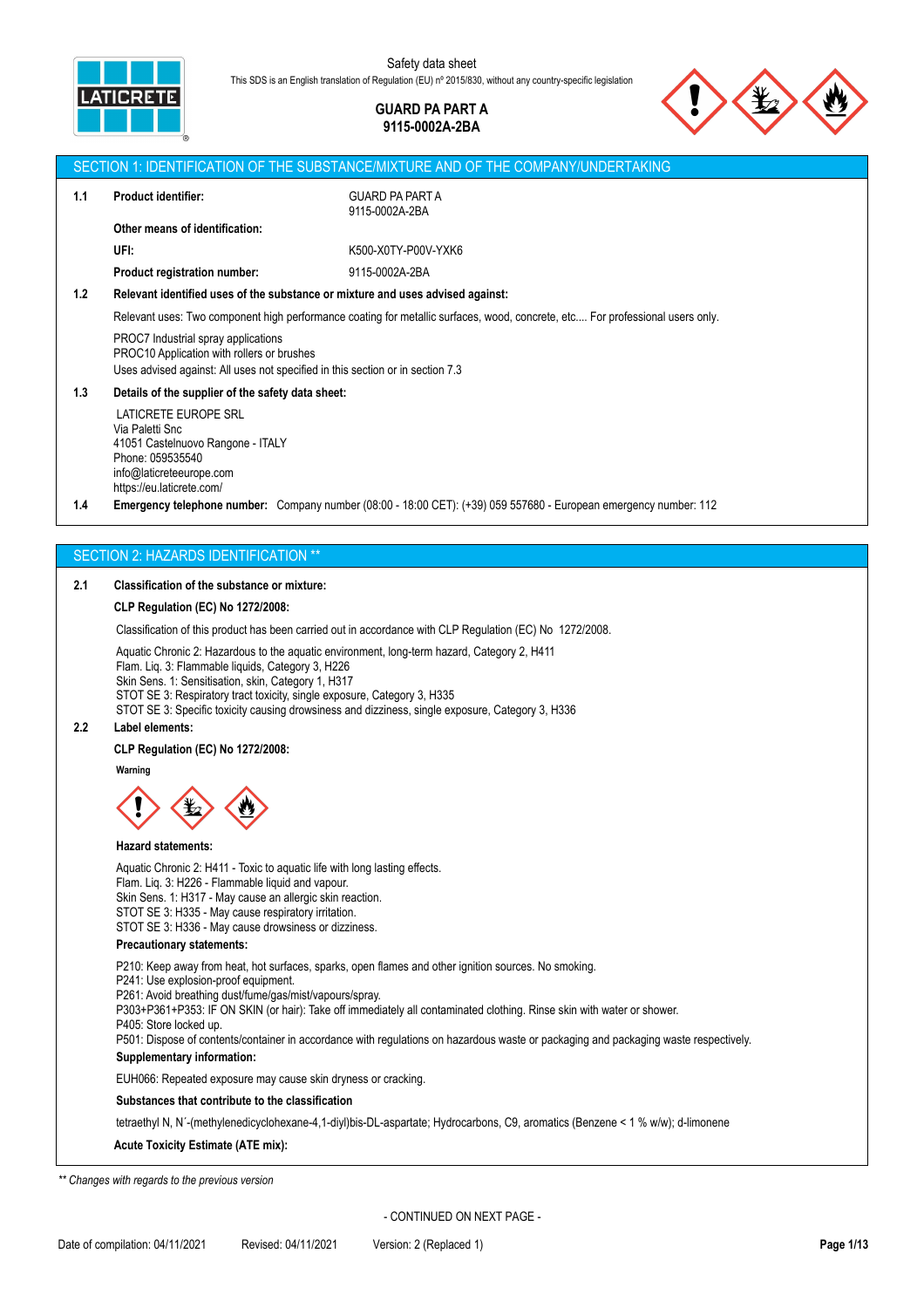

# **GUARD PA PART A 9115-0002A-2BA**

## SECTION 2: HAZARDS IDENTIFICATION \*\* (continued)

94,33 % (oral) of the mixture consists of ingredient(s) of unknown toxicity

**UFI:** K500-X0TY-P00V-YXK6

# **2.3 Other hazards:**

Product fails to meet PBT/vPvB criteria

*\*\* Changes with regards to the previous version*

## SECTION 3: COMPOSITION/INFORMATION ON INGREDIENTS

## **3.1 Substance:**

Non-applicable

## **3.2 Mixture:**

**Chemical description:** Mixture composed of additives, pigments and resins

#### **Components:**

In accordance with Annex II of Regulation (EC) No 1907/2006 (point 3), the product contains:

| <b>Identification</b>                                            | Chemical name/Classification                          |                                                                                                                                                 |                                                                                                                                                             |  |  |
|------------------------------------------------------------------|-------------------------------------------------------|-------------------------------------------------------------------------------------------------------------------------------------------------|-------------------------------------------------------------------------------------------------------------------------------------------------------------|--|--|
| 136210-30-5                                                      |                                                       | ATP ATP01                                                                                                                                       |                                                                                                                                                             |  |  |
| 607-521-00-8<br>01-0000017556-64-XXXX                            | Regulation 1272/2008                                  | Aquatic Chronic 3: H412; Skin Sens. 1: H317 - Warning                                                                                           | $50 - 75%$                                                                                                                                                  |  |  |
| 128601-23-0                                                      |                                                       | Self-classified                                                                                                                                 |                                                                                                                                                             |  |  |
| Non-applicable<br>01-2119455851-35-XXXX                          | Regulation 1272/2008                                  | Aquatic Chronic 2: H411; Asp. Tox. 1: H304; Flam. Liq. 3: H226; STOT SE 3: H335; STOT SE 3:<br>◈◈<br>$\Leftrightarrow$<br>H336; EUH066 - Danger | $30 - 50%$                                                                                                                                                  |  |  |
| 623-91-6                                                         | Diethyl fumarate <sup>n</sup>                         |                                                                                                                                                 |                                                                                                                                                             |  |  |
| Non-applicable<br>Non-applicable                                 | Regulation 1272/2008                                  | Acute Tox. 4: H302 - Warning                                                                                                                    | $2,5 - 5%$                                                                                                                                                  |  |  |
| 5989-27-5                                                        | d-limonene <sup>[1</sup> ]                            | ATP CLP00                                                                                                                                       |                                                                                                                                                             |  |  |
| EC:<br>601-029-00-7<br>Index:<br>REACH:<br>01-2119529223-47-XXXX |                                                       | Aquatic Acute 1: H400; Aquatic Chronic 1: H410; Flam. Lig. 3: H226; Skin Irrit. 2: H315; Skin Sens. 1:<br>$\Leftrightarrow$<br>H317 - Warning   | $1 - 2.5%$                                                                                                                                                  |  |  |
|                                                                  | 429-270-1<br>Non-applicable<br>210-819-7<br>227-813-5 | Regulation 1272/2008                                                                                                                            | tetraethyl N, N'-(methylenedicyclohexane-4,1-diyl)bis-DL-aspartatel <sup>1</sup> l<br>Hydrocarbons, C9, aromatics (Benzene < 1 % w/w)[1]<br>Self-classified |  |  |

et criteria laid down in Regulation (EU) No. 2015/830

To obtain more information on the hazards of the substances consult sections 11, 12 and 16.

*\*\* Changes with regards to the previous version*

## SECTION 4: FIRST AID MEASURES

## **4.1 Description of first aid measures:**

The symptoms resulting from intoxication can appear after exposure, therefore, in case of doubt, seek medical attention for direct exposure to the chemical product or persistent discomfort, showing the SDS of this product.

#### **By inhalation:**

Remove the person affected from the area of exposure, provide with fresh air and keep at rest. In serious cases such as cardiorespiratory failure, artificial resuscitation techniques will be necessary (mouth to mouth resuscitation, cardiac massage, oxygen supply, etc.) requiring immediate medical assistance. **By skin contact:**

Remove contaminated clothing and footwear, rinse skin or shower the person affected if appropriate with plenty of cold water and neutral soap. In serious cases see a doctor. If the product causes burns or freezing, clothing should not be removed as this could worsen the injury caused if it is stuck to the skin. If blisters form on the skin, these should never be burst as this will increase the risk of infection.

#### **By eye contact:**

Rinse eyes thoroughly with lukewarm water for at least 15 minutes. Do not allow the person affected to rub or close their eyes. If the injured person uses contact lenses, these should be removed unless they are stuck to the eyes, in which case this could cause further damage. In all cases, after cleaning, a doctor should be consulted as quickly as possible with the SDS of the product.

## **By ingestion/aspiration:**

Do not induce vomiting, but if it does happen keep the head down to avoid aspiration. Keep the person affected at rest. Rinse out the mouth and throat, as they may have been affected during ingestion.

## **4.2 Most important symptoms and effects, both acute and delayed:**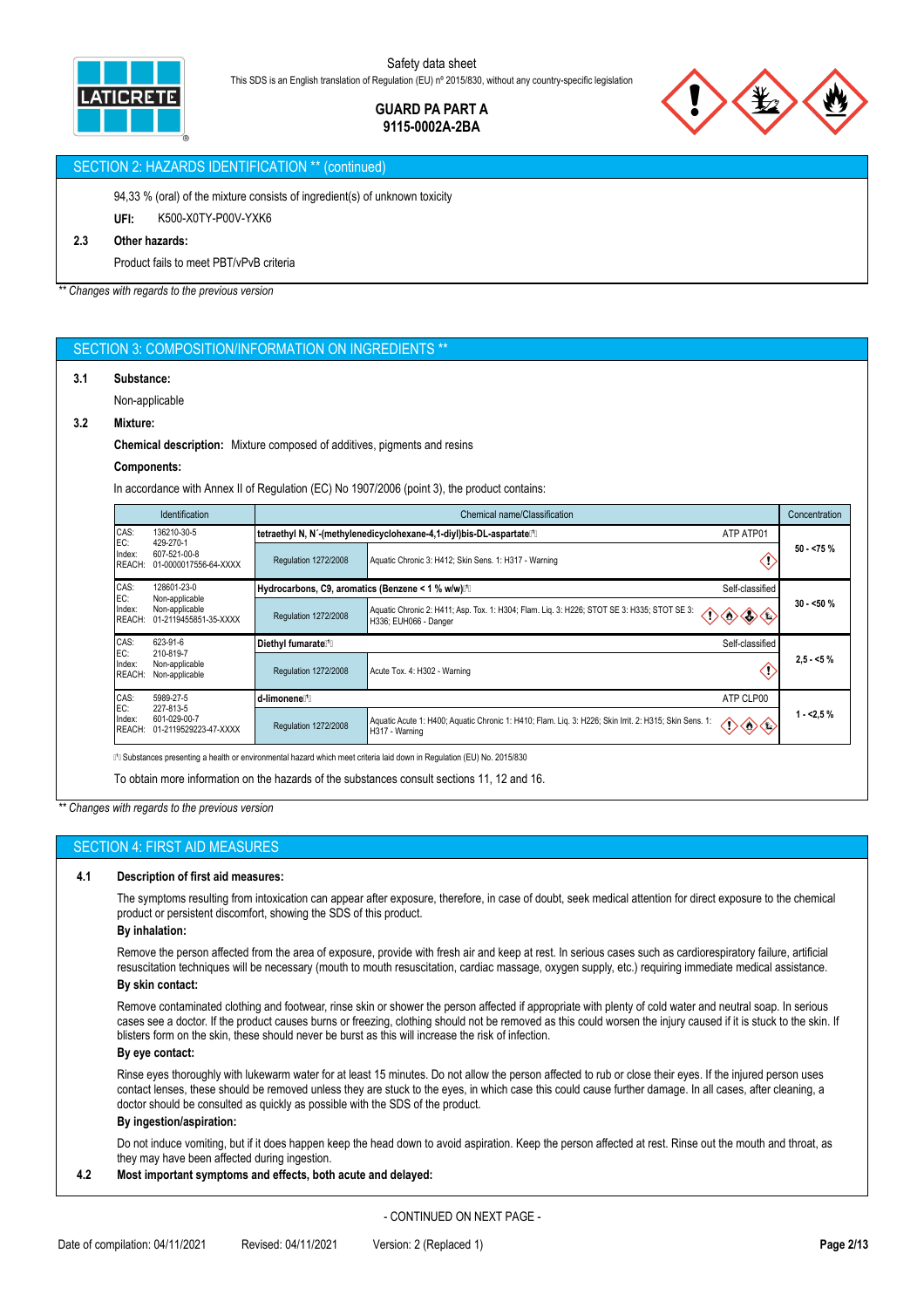

## **GUARD PA PART A 9115-0002A-2BA**



## SECTION 4: FIRST AID MEASURES (continued)

Acute and delayed effects are indicated in sections 2 and 11.

**4.3 Indication of any immediate medical attention and special treatment needed:**

Non-applicable

## SECTION 5: FIREFIGHTING MEASURES

#### **5.1 Extinguishing media:**

#### **Suitable extinguishing media:**

If possible use polyvalent powder fire extinguishers (ABC powder), alternatively use foam or carbon dioxide extinguishers (COI).

#### **Unsuitable extinguishing media:**

IT IS RECOMMENDED NOT to use full jet water as an extinguishing agent.

## **5.2 Special hazards arising from the substance or mixture:**

As a result of combustion or thermal decomposition reactive sub-products are created that can become highly toxic and, consequently, can present a serious health risk.

## **5.3 Advice for firefighters:**

Depending on the magnitude of the fire it may be necessary to use full protective clothing and self-contained breathing apparatus (SCBA). Minimum emergency facilities and equipment should be available (fire blankets, portable first aid kit,...) in accordance with Directive 89/654/EC. **Additional provisions:**

Act in accordance with the Internal Emergency Plan and the Information Sheets on actions to take after an accident or other emergencies. Eliminate all sources of ignition. In case of fire, cool the storage containers and tanks for products susceptible to combustion, explosion or BLEVE as a result of high temperatures. Avoid spillage of the products used to extinguish the fire into an aqueous medium.

## SECTION 6: ACCIDENTAL RELEASE MEASURES

#### **6.1 Personal precautions, protective equipment and emergency procedures:**

#### **For non-emergency personnel:**

Isolate leaks provided that there is no additional risk for the people performing this task. Evacuate the area and keep out those without protection. Personal protection equipment must be used against potential contact with the spilt product (See section 8). Above all prevent the formation of any vapour-air flammable mixtures, through either ventilation or the use of an inert medium. Destroy any source of ignition. Eliminate electrostatic charges by interconnecting all the conductive surfaces on which static electricity could form, and also ensuring that all surfaces are connected to the ground.

## **For emergency responders:**

See section 8.

#### **6.2 Environmental precautions:**

Avoid at all cost any type of spillage into an aqueous medium. Contain the product absorbed appropriately in hermetically sealed containers. Notify the relevant authority in case of exposure to the general public or the environment.

## **6.3 Methods and material for containment and cleaning up:**

#### It is recommended:

Absorb the spillage using sand or inert absorbent and move it to a safe place. Do not absorb in sawdust or other combustible absorbents. For any concern related to disposal consult section 13.

#### **6.4 Reference to other sections:**

See sections 8 and 13.

## SECTION 7: HANDLING AND STORAGE

## **7.1 Precautions for safe handling:**

A.- Precautions for safe manipulation

Comply with the current legislation concerning the prevention of industrial risks. Keep containers hermetically sealed. Control spills and residues, destroying them with safe methods (section 6). Avoid leakages from the container. Maintain order and cleanliness where dangerous products are used.

B.- Technical recommendations for the prevention of fires and explosions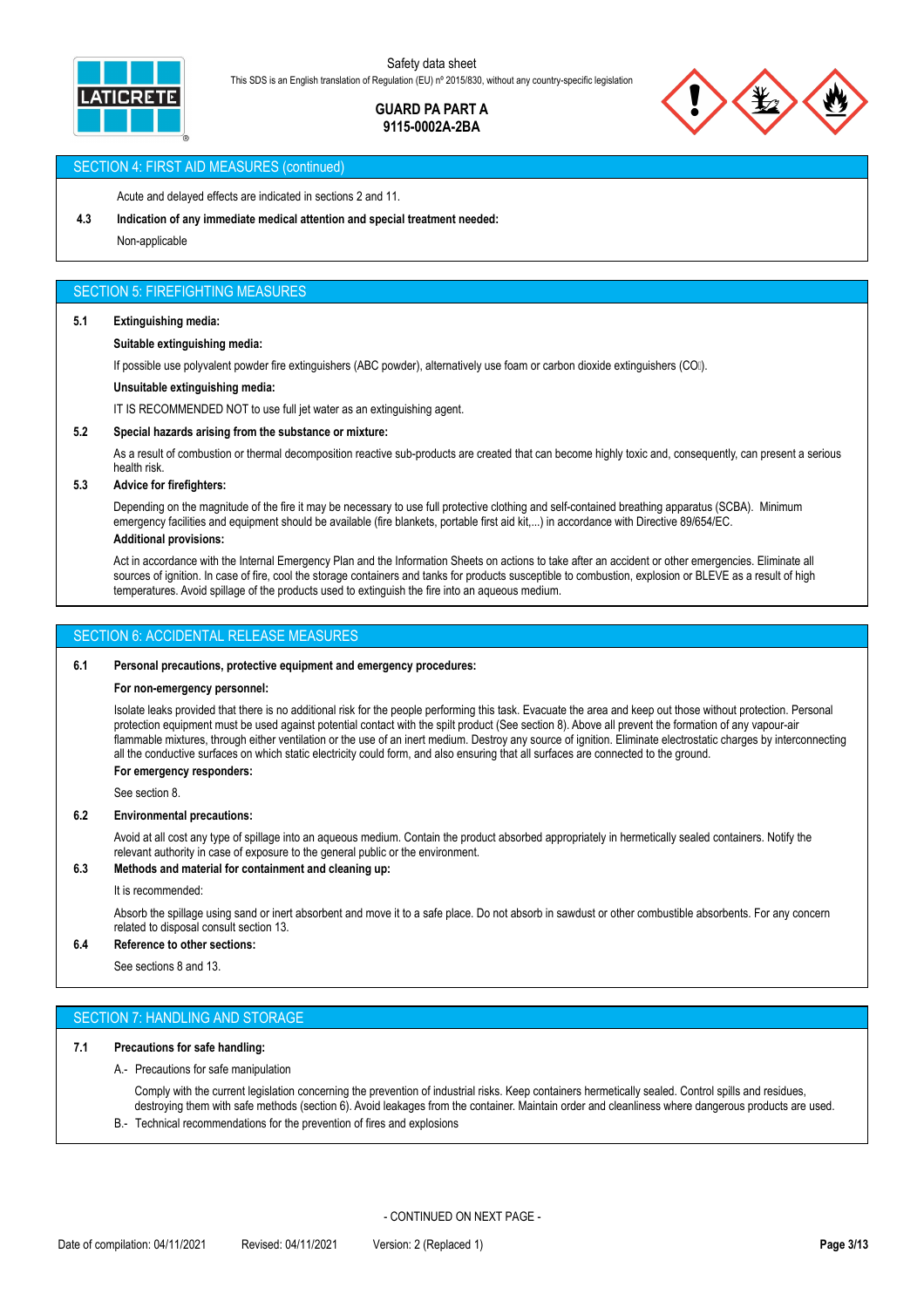

## **GUARD PA PART A 9115-0002A-2BA**



## SECTION 7: HANDLING AND STORAGE (continued)

Transfer in well ventilated areas, preferably through localized extraction. Fully control sources of ignition (mobile phones, sparks,…) and ventilate during cleaning operations. Avoid the existence of dangerous atmospheres inside containers, applying inertization systems where possible. Transfer at a slow speed to avoid the creation of electrostatic charges. Against the possibility of electrostatic charges: ensure a perfect equipotential connection, always use groundings, do not wear work clothes made of acrylic fibres, preferably wearing cotton clothing and conductive footwear. Comply with the essential security requirements for equipment and systems defined in Directive 2014/34/EC (ATEX 100) and with the minimum requirements for protecting the security and health of workers under the selection criteria of Directive 1999/92/EC (ATEX 137). Consult section 10 for conditions and materials that should be avoided.

- C.- Technical recommendations to prevent ergonomic and toxicological risks
	- Do not eat or drink during the process, washing hands afterwards with suitable cleaning products.
- D.- Technical recommendations to prevent environmental risks

Due to the danger of this product for the environment it is recommended to use it within an area containing contamination control barriers in case of spillage, as well as having absorbent material in close proximity.

## **7.2 Conditions for safe storage, including any incompatibilities:**

A.- Technical measures for storage

Maximum time: 12 Months

B.- General conditions for storage

Avoid sources of heat, radiation, static electricity and contact with food. For additional information see subsection 10.5

## **7.3 Specific end use(s):**

Except for the instructions already specified it is not necessary to provide any special recommendation regarding the uses of this product.

## SECTION 8: EXPOSURE CONTROLS/PERSONAL PROTECTION

#### **8.1 Control parameters:**

Substances whose occupational exposure limits have to be monitored in the workplace (European OEL, not country-specific legislation):

There are no occupational exposure limits for the substances contained in the product

#### **DNEL (Workers):**

|                                                                    |               | Short exposure |                | Long exposure          |                |
|--------------------------------------------------------------------|---------------|----------------|----------------|------------------------|----------------|
| Identification                                                     |               | Systemic       | Local          | Systemic               | Local          |
| tetraethyl N, N'-(methylenedicyclohexane-4,1-diyl)bis-DL-aspartate | Oral          | Non-applicable | Non-applicable | Non-applicable         | Non-applicable |
| CAS: 136210-30-5                                                   | Dermal        | Non-applicable | Non-applicable | 4 mg/kg                | Non-applicable |
| EC: 429-270-1                                                      | Inhalation    | Non-applicable | Non-applicable | $28 \text{ mg/m}^3$    | Non-applicable |
| Hydrocarbons, C9, aromatics (Benzene < 1 % w/w)                    | Oral          | Non-applicable | Non-applicable | Non-applicable         | Non-applicable |
| CAS: 128601-23-0                                                   | <b>Dermal</b> | Non-applicable | Non-applicable | 25 mg/kg               | Non-applicable |
| EC: Non-applicable                                                 | Inhalation    | Non-applicable | Non-applicable | $150 \text{ mg/m}^3$   | Non-applicable |
| d-limonene                                                         | Oral          | Non-applicable | Non-applicable | Non-applicable         | Non-applicable |
| CAS: 5989-27-5                                                     | Dermal        | Non-applicable | Non-applicable | $9,5$ mg/kg            | Non-applicable |
| EC: 227-813-5                                                      | Inhalation    | Non-applicable | Non-applicable | 66,7 mg/m <sup>3</sup> | Non-applicable |

### **DNEL (General population):**

|                                                                    |                   |                | Short exposure |                         | Long exposure  |
|--------------------------------------------------------------------|-------------------|----------------|----------------|-------------------------|----------------|
| <b>Identification</b>                                              |                   | Systemic       | Local          | Systemic                | Local          |
| tetraethyl N, N'-(methylenedicyclohexane-4,1-diyl)bis-DL-aspartate | Oral              | $1,4$ mg/kg    | Non-applicable | $1,4$ mg/kg             | Non-applicable |
| CAS: 136210-30-5                                                   | Dermal            | $1,4$ mg/kg    | Non-applicable | $1,4$ mg/kg             | Non-applicable |
| EC: 429-270-1                                                      | <b>Inhalation</b> | Non-applicable | Non-applicable | $4,8$ mg/m <sup>3</sup> | Non-applicable |
| Hydrocarbons, C9, aromatics (Benzene < 1 % w/w)                    | Oral              | Non-applicable | Non-applicable | 11 mg/kg                | Non-applicable |
| CAS: 128601-23-0                                                   | Dermal            | Non-applicable | Non-applicable | $11 \text{ mg/kg}$      | Non-applicable |
| EC: Non-applicable                                                 | Inhalation        | Non-applicable | Non-applicable | $32 \text{ mg/m}^3$     | Non-applicable |
| d-limonene                                                         | Oral              | Non-applicable | Non-applicable | $4,8$ mg/kg             | Non-applicable |
| CAS: 5989-27-5                                                     | Dermal            | Non-applicable | Non-applicable | $4,8$ mg/kg             | Non-applicable |
| EC: 227-813-5                                                      | Inhalation        | Non-applicable | Non-applicable | 16,6 mg/m <sup>3</sup>  | Non-applicable |
| PNEC:                                                              |                   |                |                |                         |                |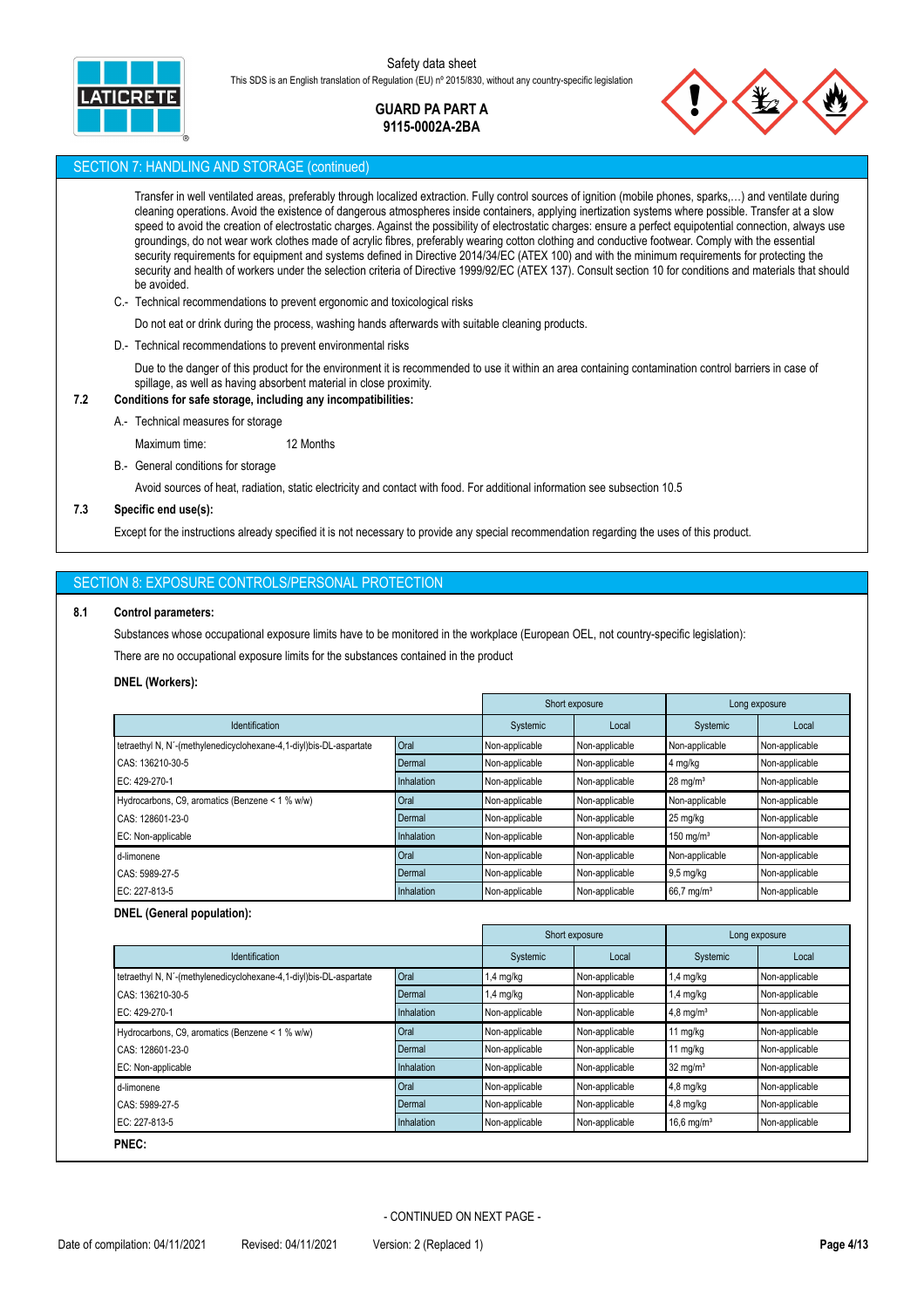

> **GUARD PA PART A 9115-0002A-2BA**

## SECTION 8: EXPOSURE CONTROLS/PERSONAL PROTECTION (continued)

| <b>Identification</b>                                              |              |                |                         |              |
|--------------------------------------------------------------------|--------------|----------------|-------------------------|--------------|
| tetraethyl N, N'-(methylenedicyclohexane-4,1-diyl)bis-DL-aspartate | <b>STP</b>   | 31,1 mg/L      | Fresh water             | $0$ mg/L     |
| CAS: 136210-30-5                                                   | Soil         | $0,1$ mg/kg    | Marine water            | $0$ mg/L     |
| EC: 429-270-1                                                      | Intermittent | Non-applicable | Sediment (Fresh water)  | $0,21$ mg/kg |
|                                                                    | Oral         | Non-applicable | Sediment (Marine water) | $0,02$ mg/kg |
| d-limonene                                                         | <b>STP</b>   | 1,8 mg/L       | Fresh water             | 0,014 mg/L   |
| CAS: 5989-27-5                                                     | Soil         | 0,763 mg/kg    | Marine water            | 0,0014 mg/L  |
| EC: 227-813-5                                                      | Intermittent | Non-applicable | Sediment (Fresh water)  | 3,85 mg/kg   |
|                                                                    | Oral         | $0,133$ g/kg   | Sediment (Marine water) | 0,385 mg/kg  |

#### **8.2 Exposure controls:**

A.- Individual protection measures, such as personal protective equipment

As a preventative measure it is recommended to use basic Personal Protective Equipment, with the corresponding <<CE marking>> in accordance with Regulation (EU) 2016/425. For more information on Personal Protective Equipment (storage, use, cleaning, maintenance, class of protection,…) consult the information leaflet provided by the manufacturer. For more information see subsection 7.1. All information contained herein is a recommendation which needs some specification from the labour risk prevention services as it is not known whether the company has additional measures at its disposal.

B.- Respiratory protection

| Pictogram                                                          | <b>PPE</b>                        | Labelling | <b>CEN Standard</b> | <b>Remarks</b>                                                                                                                                                             |
|--------------------------------------------------------------------|-----------------------------------|-----------|---------------------|----------------------------------------------------------------------------------------------------------------------------------------------------------------------------|
| $\sum_{n=1}^{\infty}$<br>Mandatory respiratory<br>tract protection | Filter mask for gases and vapours | CAT III   | EN 405:2002+A1:2010 | Replace when there is a taste or smell of the contaminant<br>inside the face mask. If the contaminant comes with warnings it<br>is recommended to use isolation equipment. |

C.- Specific protection for the hands

| Pictogram                                  | PPE                                          | Labelling | <b>CEN Standard</b>                                                         | <b>Remarks</b>                                                                                                                                                                                              |
|--------------------------------------------|----------------------------------------------|-----------|-----------------------------------------------------------------------------|-------------------------------------------------------------------------------------------------------------------------------------------------------------------------------------------------------------|
| <b>AND</b><br>Mandatory hand<br>protection | NON-disposable chemical<br>protective gloves | CAT III   | EN ISO 374-1:2016+A1:2018<br>EN 16523-1:2015+A1:2018<br>EN 420:2004+A1:2010 | The Breakthrough Time indicated by the manufacturer must<br>exceed the period during which the product is being used. Do<br>not use protective creams after the product has come into<br>contact with skin. |

As the product is a mixture of several substances, the resistance of the glove material can not be calculated in advance with total reliability and has therefore to be checked prior to the application.

D.- Ocular and facial protection

| Pictogram                 | <b>PPE</b>  | Labelling | <b>CEN Standard</b>                                           | <b>Remarks</b>                                                                                                               |
|---------------------------|-------------|-----------|---------------------------------------------------------------|------------------------------------------------------------------------------------------------------------------------------|
| Mandatory face protection | Face shield | C.AT      | EN 166:2002<br>EN 167:2002<br>EN 168:2002<br>EN ISO 4007:2018 | Clean daily and disinfect periodically according to the<br>manufacturer's instructions. Use if there is a risk of splashing. |

E.- Body protection

| Pictogram                                              | <b>PPE</b>                                                                                                | Labelling      | <b>CEN Standard</b>                                                                                                                               | <b>Remarks</b>                                                                                 |
|--------------------------------------------------------|-----------------------------------------------------------------------------------------------------------|----------------|---------------------------------------------------------------------------------------------------------------------------------------------------|------------------------------------------------------------------------------------------------|
| <mark></mark><br>Mandatory complete body<br>protection | Disposable clothing for protection<br>against chemical risks, with<br>antistatic and fireproof properties | <b>CAT III</b> | EN 1149-1.2.3<br>EN 13034:2005+A1:2009<br>EN ISO 13982-1:2004/A1:2010<br>EN ISO 6529:2013<br>EN ISO 6530:2005<br>EN ISO 13688:2013<br>EN 464:1994 | For professional use only. Clean periodically according to the<br>manufacturer's instructions. |
| 夙<br>Mandatory foot protection                         | Safety footwear for protection<br>against chemical risk, with antistatic<br>and heat resistant properties | <b>CAT III</b> | EN ISO 13287:2013<br>EN ISO 20345:2011<br>EN 13832-1:2019                                                                                         | Replace boots at any sign of deterioration.                                                    |

F.- Additional emergency measures

| Emergency measure                 | <b>Standards</b>                                | Emergency measure                                 | <b>Standards</b>                               |
|-----------------------------------|-------------------------------------------------|---------------------------------------------------|------------------------------------------------|
| ⋒<br>ш<br><b>Emergency shower</b> | ANSI Z358-1<br>ISO 3864-1:2011, ISO 3864-4:2011 | <b>OF</b><br>.<br><b>WHAT</b><br>Eyewash stations | DIN 12 899<br>ISO 3864-1:2011, ISO 3864-4:2011 |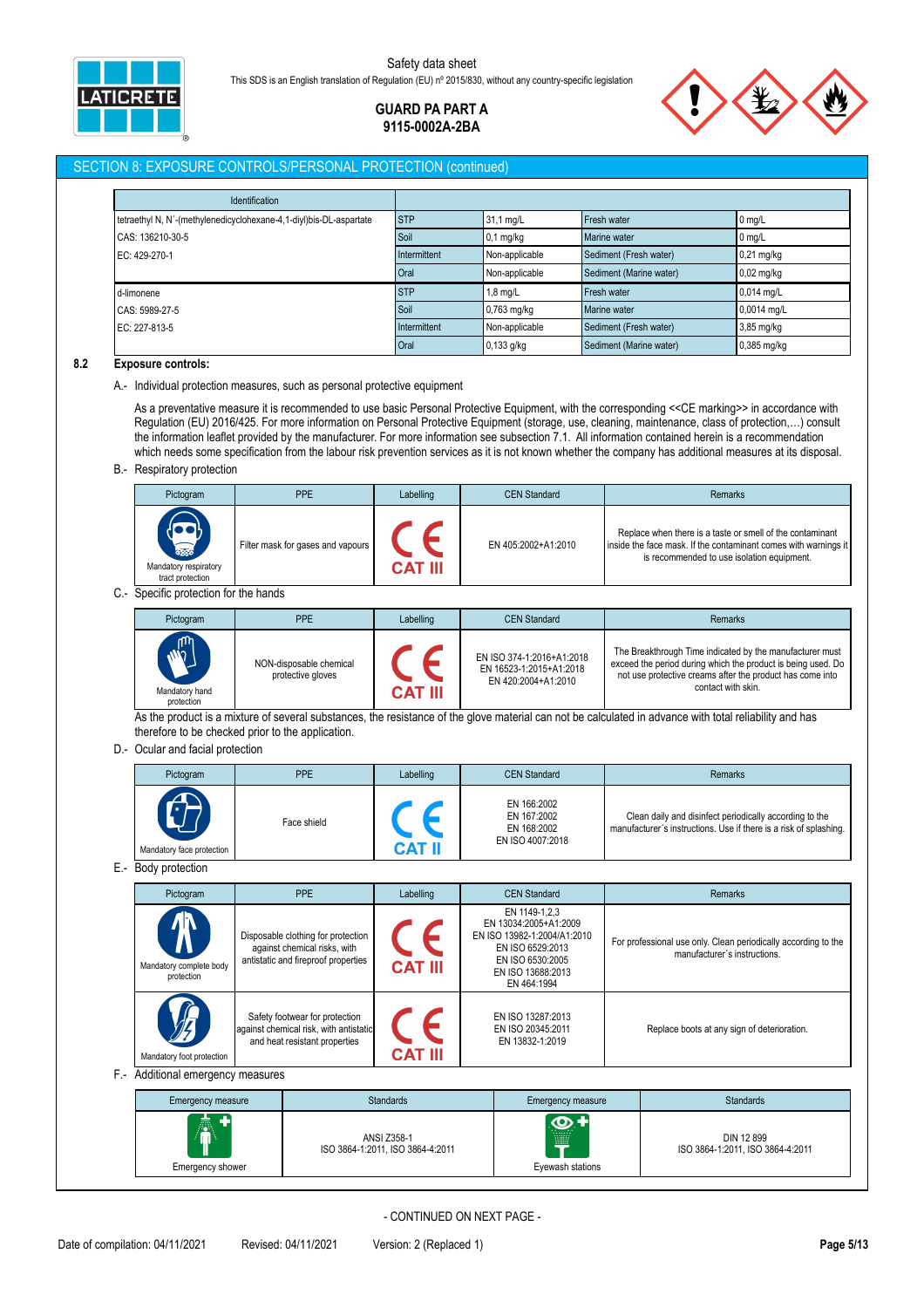

> **GUARD PA PART A 9115-0002A-2BA**



## SECTION 8: EXPOSURE CONTROLS/PERSONAL PROTECTION (continued)

### **Environmental exposure controls:**

In accordance with the community legislation for the protection of the environment it is recommended to avoid environmental spillage of both the product and its container. For additional information see subsection 7.1.D

## **Volatile organic compounds:**

With regard to Directive 2010/75/EU, this product has the following characteristics:

| $V.O.C.$ (Supply):        | 33,4 % weight                         |
|---------------------------|---------------------------------------|
| V.O.C. density at 20 °C:  | 328,85 kg/m <sup>3</sup> (328,85 g/L) |
| Average carbon number:    | 9.05                                  |
| Average molecular weight: | 120,79 g/mol                          |

### SECTION 9: PHYSICAL AND CHEMICAL PROPERTIES \*\*

| Information on basic physical and chemical properties: |                                          |
|--------------------------------------------------------|------------------------------------------|
| Appearance:                                            |                                          |
| Physical state at 20 °C:                               | Liquid                                   |
| Appearance:                                            | Paste                                    |
| Colour:                                                | According to the markings on the package |
| Odour:                                                 | Characteristic                           |
| Odour threshold:                                       | Non-applicable *                         |
| Volatility:                                            |                                          |
| Boiling point at atmospheric pressure:                 | 165 - 234 °C                             |
| Vapour pressure at 20 °C:                              | 216 Pa                                   |
| Vapour pressure at 50 °C:                              | 1324,7 Pa (1,32 kPa)                     |
| Evaporation rate at 20 °C:                             | Non-applicable *                         |
| Product description:                                   |                                          |
| Density at 20 °C:                                      | 984,6 kg/m <sup>3</sup>                  |
| Relative density at 20 °C:                             | 0,985                                    |
| Dynamic viscosity at 20 °C:                            | 2030 cP                                  |
| Kinematic viscosity at 20 °C:                          | 2061,76 mm <sup>2</sup> /s               |
| Kinematic viscosity at 40 °C:                          | $>20,5$ mm <sup>2</sup> /s               |
| Concentration:                                         | Non-applicable *                         |
| pH:                                                    | Non-applicable *                         |
| Vapour density at 20 °C:                               | Non-applicable *                         |
| Partition coefficient n-octanol/water 20 °C:           | Non-applicable *                         |
| Solubility in water at 20 °C:                          | Non-applicable *                         |
| Solubility properties:                                 | Immiscible                               |
| Decomposition temperature:                             | Non-applicable *                         |
| Melting point/freezing point:                          | Non-applicable *                         |
| Flammability:                                          |                                          |
| Flash Point:                                           | 41 °C                                    |
| Flammability (solid, gas):                             | Non-applicable *                         |
| Autoignition temperature:                              | 237 °C                                   |
| Lower flammability limit:                              | 0.7 % Volume                             |
| Upper flammability limit:                              | 7,5 % Volume                             |
| Particle characteristics:                              |                                          |

*\*\* Changes with regards to the previous version*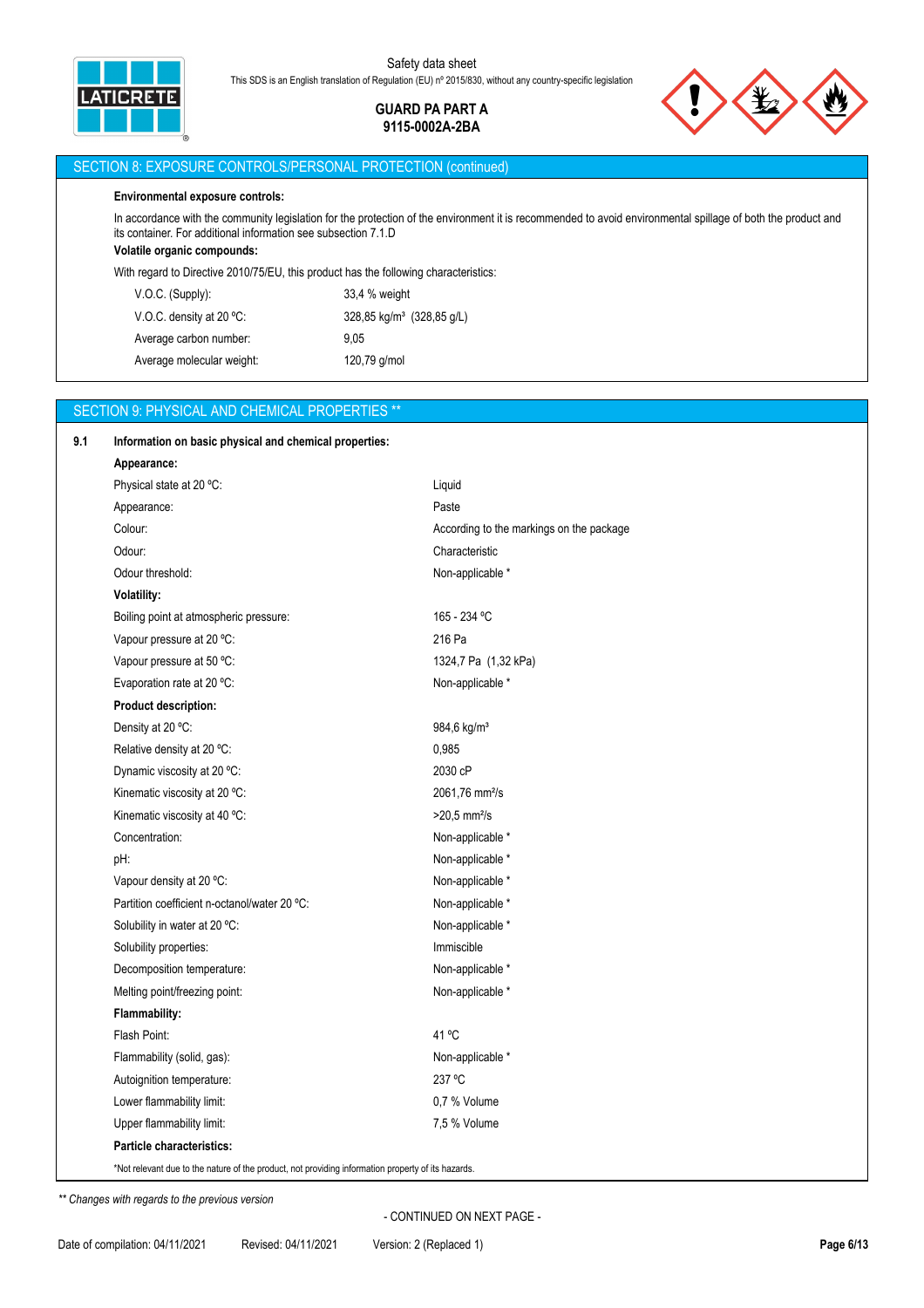

## **GUARD PA PART A 9115-0002A-2BA**



|     | SECTION 9: PHYSICAL AND CHEMICAL PROPERTIES ** (continued)                                         |                  |  |  |  |
|-----|----------------------------------------------------------------------------------------------------|------------------|--|--|--|
|     | Median equivalent diameter:                                                                        | Non-applicable   |  |  |  |
| 9.2 | Other information:                                                                                 |                  |  |  |  |
|     | Information with regard to physical hazard classes:                                                |                  |  |  |  |
|     | Explosive properties:                                                                              | Non-applicable * |  |  |  |
|     | Oxidising properties:                                                                              | Non-applicable * |  |  |  |
|     | Corrosive to metals:                                                                               | Non-applicable * |  |  |  |
|     | Heat of combustion:                                                                                | Non-applicable * |  |  |  |
|     | Aerosols-total percentage (by mass) of flammable components:                                       | Non-applicable * |  |  |  |
|     | Other safety characteristics:                                                                      |                  |  |  |  |
|     | Surface tension at 20 °C:                                                                          | Non-applicable * |  |  |  |
|     | Refraction index:                                                                                  | Non-applicable * |  |  |  |
|     | *Not relevant due to the nature of the product, not providing information property of its hazards. |                  |  |  |  |

*\*\* Changes with regards to the previous version*

## SECTION 10: STABILITY AND REACTIVITY

#### **10.1 Reactivity:**

No hazardous reactions are expected because the product is stable under recommended storage conditions. See section 7.

#### **10.2 Chemical stability:**

Chemically stable under the conditions of storage, handling and use.

## **10.3 Possibility of hazardous reactions:**

Under the specified conditions, hazardous reactions that lead to excessive temperatures or pressure are not expected.

#### **10.4 Conditions to avoid:**

Applicable for handling and storage at room temperature:

| $\sim$<br>. .<br>and friction.<br>shock a | i with air<br>Contact | ı temperature<br>increase  | Sunliah                | Humidity       |
|-------------------------------------------|-----------------------|----------------------------|------------------------|----------------|
| applicable                                | applicable<br>Not     | combustion<br><b>RISK.</b> | impact<br>Avoid direct | Not applicable |

#### **10.5 Incompatible materials:**

| <b>Acids</b>          | Water               | .<br>Oxidising materials | mbustible materials<br>UUI    | <b>Others</b>                      |
|-----------------------|---------------------|--------------------------|-------------------------------|------------------------------------|
| strong acids<br>Avoid | : applicable<br>wu. | I direct impact<br>Avoid | t applicable<br>ימו<br>13 U.L | ' alkalis or strong bases<br>Avoid |

#### **10.6 Hazardous decomposition products:**

See subsection 10.3, 10.4 and 10.5 to find out the specific decomposition products. Depending on the decomposition conditions, complex mixtures of chemical substances can be released: carbon dioxide (CO2), carbon monoxide and other organic compounds.

## SECTION 11: TOXICOLOGICAL INFORMATION

### **11.1 Information on toxicological effects:**

The experimental information related to the toxicological properties of the product itself is not available

#### **Dangerous health implications:**

In case of exposure that is repetitive, prolonged or at concentrations higher than the recommended occupational exposure limits, adverse effects on health may result, depending on the means of exposure:

A- Ingestion (acute effect):

- Acute toxicity : Based on available data, the classification criteria are not met, however, it contains substances classified as dangerous for consumption. For more information see section 3.
- Corrosivity/Irritability: Based on available data, the classification criteria are not met. However, it does contain substances classified as dangerous for this effect. For more information see section 3.

B- Inhalation (acute effect):

- Acute toxicity : Based on available data, the classification criteria are not met, as it does not contain substances classified as dangerous for inhalation. For more information see section 3.

- Corrosivity/Irritability: Causes irritation in respiratory passages, which is normally reversible and limited to the upper respiratory passages.

*\*\* Changes with regards to the previous version*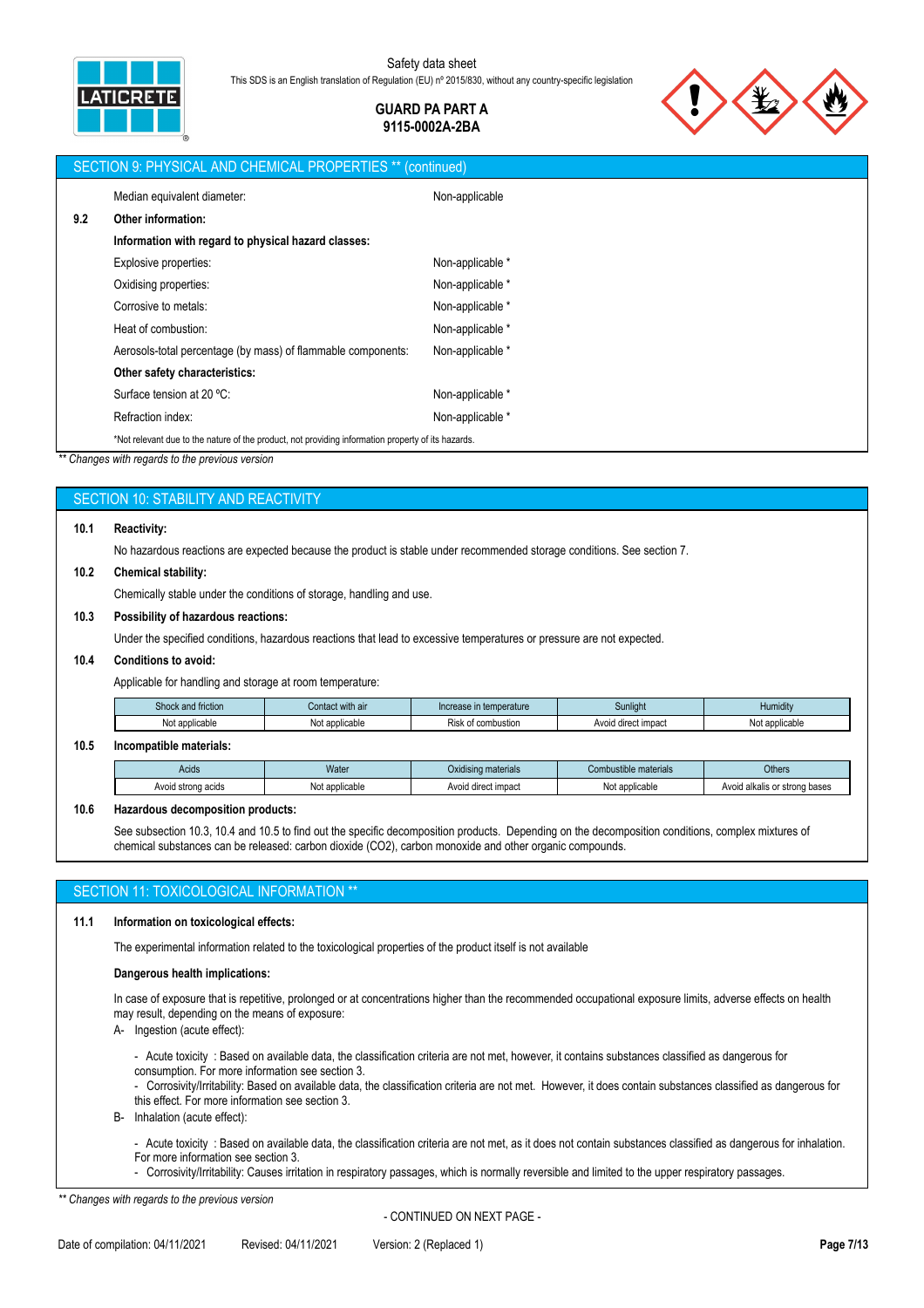

**GUARD PA PART A 9115-0002A-2BA**



## SECTION 11: TOXICOLOGICAL INFORMATION \*\* (continued)

- C- Contact with the skin and the eyes (acute effect):
	- Contact with the skin: Based on available data, the classification criteria are not met. However, it contains substances classified as dangerous for skin contact. For more information see section 3.
	- Contact with the eyes: Based on available data, the classification criteria are not met, as it does not contain substances classified as dangerous for this effect. For more information see section 3.
- D- CMR effects (carcinogenicity, mutagenicity and toxicity to reproduction):
	- Carcinogenicity: Based on available data, the classification criteria are not met, as it does not contain substances classified as dangerous for the effects mentioned. For more information see section 3.
	- IARC: d-limonene (3)
	- Mutagenicity: Based on available data, the classification criteria are not met, as it does not contain substances classified as dangerous for this effect. For more information see section 3.
	- Reproductive toxicity: Based on available data, the classification criteria are not met, as it does not contain substances classified as dangerous for this effect. For more information see section 3.
- E- Sensitizing effects:
	- Respiratory: Based on available data, the classification criteria are not met, as it does not contain substances classified as dangerous with sensitising effects. For more information see section 3.
	- Cutaneous: Prolonged contact with the skin can result in episodes of allergic contact dermatitis.
- F- Specific target organ toxicity (STOT) single exposure:

Causes irritation in respiratory passages, which is normally reversible and limited to the upper respiratory passages.

- G- Specific target organ toxicity (STOT)-repeated exposure:
	- Specific target organ toxicity (STOT)-repeated exposure: Based on available data, the classification criteria are not met, as it does not contain
	- substances classified as dangerous for this effect. For more information see section 3.
	- Skin: Repeated exposure may cause skin dryness or cracking
- H- Aspiration hazard:

Based on available data, the classification criteria are not met. However, it does contain substances classified as dangerous for this effect. For more information see section 3.

## **Other information:**

Non-applicable

#### **Specific toxicology information on the substances:**

| Identification   | Acute toxicity  | Genus          |        |
|------------------|-----------------|----------------|--------|
| d-limonene       | LD50 oral       | 4400 mg/kg     | Rat    |
| CAS: 5989-27-5   | LD50 dermal     | 5100 mg/kg     | Rabbit |
| EC: 227-813-5    | LC50 inhalation | Non-applicable |        |
| Diethyl fumarate | LD50 oral       | 1780 mg/kg     | Rat    |
| CAS: 623-91-6    | LD50 dermal     | Non-applicable |        |
| EC: 210-819-7    | LC50 inhalation | Non-applicable |        |

## **Acute Toxicity Estimate (ATE mix):**

|                                                 | ATE mix                             | Ingredient(s) of unknown toxicity |
|-------------------------------------------------|-------------------------------------|-----------------------------------|
| ** Changes with regards to the previous version | 2688,12 mg/kg (Calculation method)  | 94.33 %                           |
| Dermal                                          | >2000 mg/kg (Calculation method)    | Non-applicable                    |
| <b>Inhalation</b>                               | >20 mg/L (4 h) (Calculation method) | Non-applicable                    |

*\*\* Changes with regards to the previous version*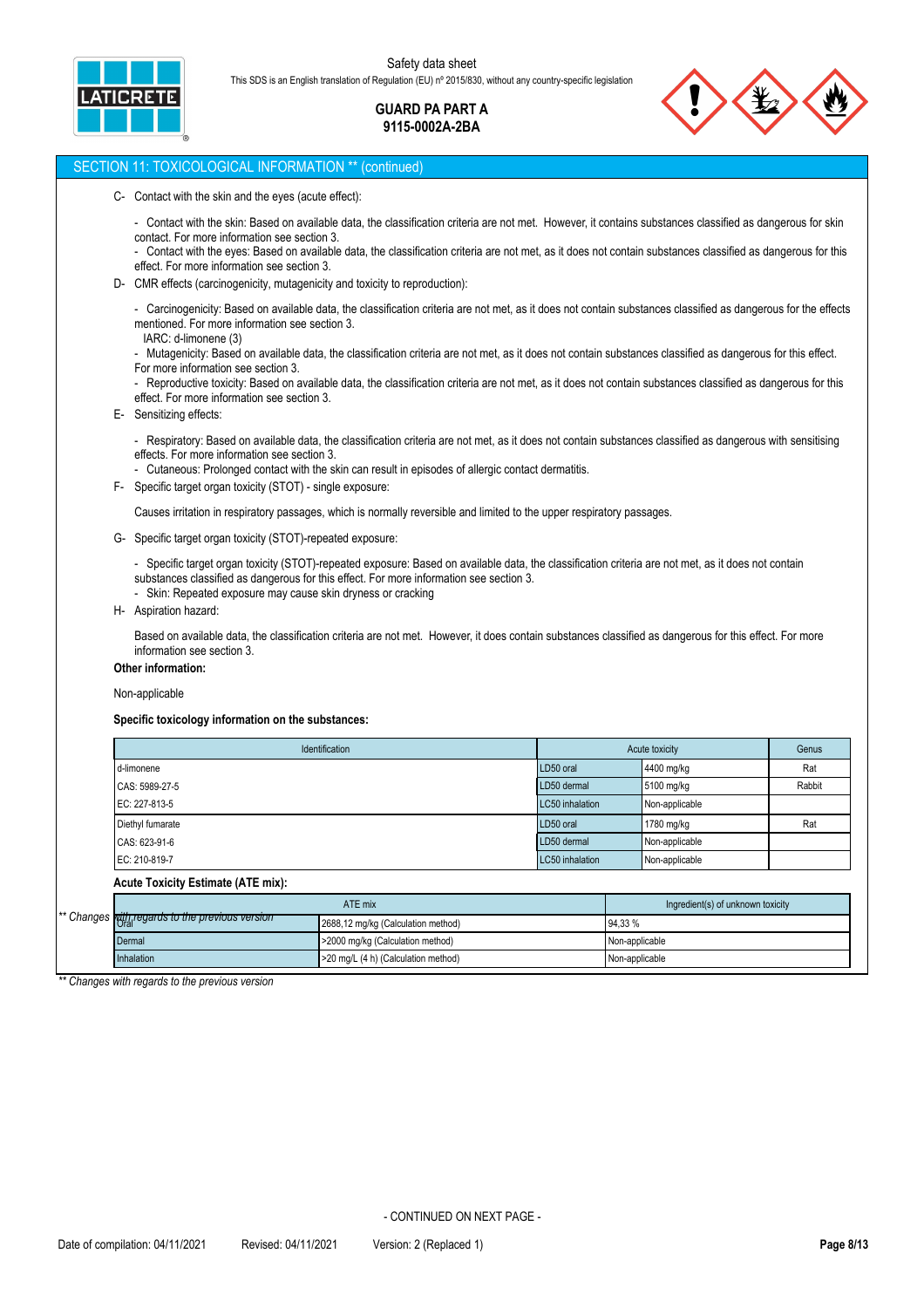

## **GUARD PA PART A 9115-0002A-2BA**

## SECTION 12: ECOLOGICAL INFORMATION \*

The experimental information related to the eco-toxicological properties of the product itself is not available

**12.1 Toxicity:**

# **Acute toxicity:**

| Identification                                                     |                  |                            | Concentration               |            | Species                       |                                  |            | Genus      |
|--------------------------------------------------------------------|------------------|----------------------------|-----------------------------|------------|-------------------------------|----------------------------------|------------|------------|
| tetraethyl N, N'-(methylenedicyclohexane-4,1-diyl)bis-DL-aspartate |                  | LC50                       | 66 mg/L (96 h)              |            | Brachydanio rerio             |                                  |            | Fish       |
| CAS: 136210-30-5                                                   |                  | <b>EC50</b>                | 88.6 mg/L (48 h)            |            | Daphnia magna                 |                                  |            | Crustacean |
| EC: 429-270-1                                                      |                  | <b>EC50</b>                | Non-applicable              |            |                               |                                  |            |            |
| Hydrocarbons, C9, aromatics (Benzene < 1 % w/w)                    |                  | LC50                       | $\overline{>1}$ - 10 (96 h) |            |                               |                                  |            | Fish       |
| CAS: 128601-23-0                                                   |                  | <b>EC50</b>                | $>1 - 10(48 h)$             |            |                               |                                  |            | Crustacean |
| EC: Non-applicable                                                 |                  |                            | $>1 - 10$ (72 h)            |            |                               |                                  |            | Algae      |
| d-limonene                                                         |                  | <b>LC50</b>                | 0.702 mg/L (96 h)           |            | Pimephales promelas           |                                  |            | Fish       |
| CAS: 5989-27-5                                                     |                  | <b>EC50</b>                | 0.577 mg/L (48 h)           |            | Daphnia magna                 |                                  |            | Crustacean |
| EC: 227-813-5                                                      |                  | <b>EC50</b>                | Non-applicable              |            |                               |                                  |            |            |
| <b>Chronic toxicity:</b>                                           |                  |                            |                             |            |                               |                                  |            |            |
| Identification                                                     |                  |                            | Concentration               |            | <b>Species</b>                |                                  |            | Genus      |
| tetraethyl N, N'-(methylenedicyclohexane-4,1-diyl)bis-DL-aspartate |                  | <b>NOEC</b>                | Non-applicable              |            |                               |                                  |            |            |
| CAS: 136210-30-5 EC: 429-270-1                                     |                  | <b>NOEC</b>                | $0.013$ mg/L                |            |                               | Daphnia magna                    |            | Crustacean |
| Persistence and degradability:                                     |                  |                            |                             |            |                               |                                  |            |            |
| Identification                                                     |                  | Degradability              |                             |            | Biodegradability              |                                  |            |            |
| d-limonene                                                         | BOD <sub>5</sub> |                            | Non-applicable              |            | Concentration                 |                                  | 10 mg/L    |            |
| COD<br>CAS: 5989-27-5                                              |                  |                            | Period<br>Non-applicable    |            |                               | 28 days                          |            |            |
| EC: 227-813-5                                                      |                  | BOD5/COD<br>Non-applicable |                             |            | % Biodegradable<br>71.4 %     |                                  |            |            |
| <b>Bioaccumulative potential:</b>                                  |                  |                            |                             |            |                               |                                  |            |            |
| Identification                                                     |                  |                            |                             |            |                               | <b>Bioaccumulation potential</b> |            |            |
| d-limonene                                                         |                  |                            |                             | <b>BCF</b> |                               |                                  |            |            |
| CAS: 5989-27-5                                                     |                  |                            |                             |            | 4.83<br>Pow Log               |                                  |            |            |
| EC: 227-813-5                                                      |                  |                            |                             |            | Potential                     |                                  |            |            |
| Mobility in soil:                                                  |                  |                            |                             |            |                               |                                  |            |            |
| Identification                                                     |                  | Absorption/desorption      |                             |            |                               |                                  | Volatility |            |
| Koc<br>d-limonene                                                  |                  | 6324                       |                             | Henry      |                               | 2533,13 Pa·m <sup>3</sup> /mol   |            |            |
| CAS: 5989-27-5                                                     | Conclusion       |                            | Immobile                    |            |                               |                                  | Yes        |            |
| EC: 227-813-5                                                      |                  | Surface tension            | 2,675E-2 N/m (25 °C)        |            | Dry soil<br>Yes<br>Moist soil |                                  |            |            |

*\*\* Changes with regards to the previous version*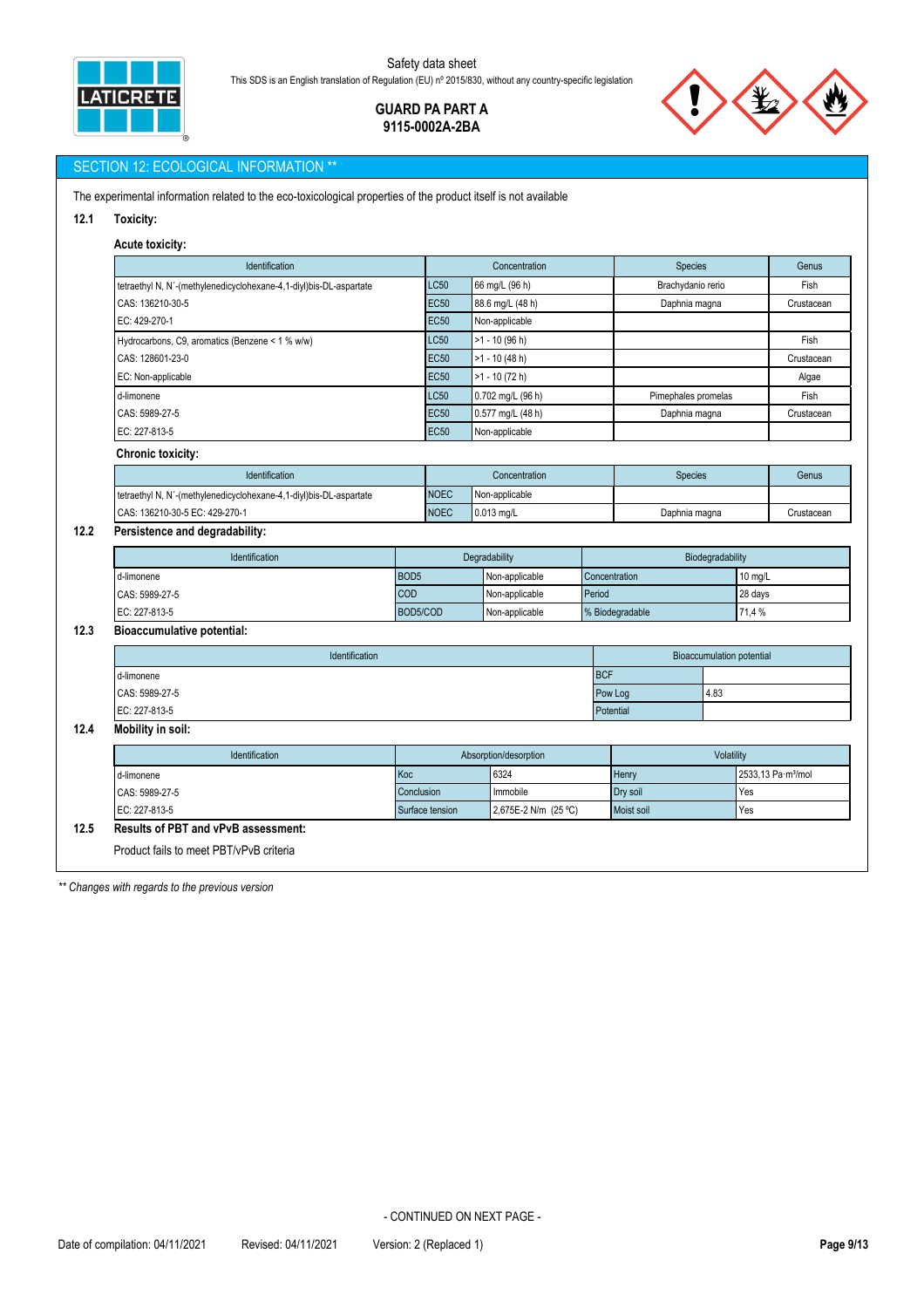

> **GUARD PA PART A 9115-0002A-2BA**



## SECTION 12: ECOLOGICAL INFORMATION \*\* (continued)

#### **12.6 Other adverse effects:**

Not described

*\*\* Changes with regards to the previous version*

## SECTION 13: DISPOSAL CONSIDERATIONS

#### **13.1 Waste treatment methods:**

| Code      | Description                                                                       | (Regulation (EU) No 1357/2014)<br>Waste class |
|-----------|-----------------------------------------------------------------------------------|-----------------------------------------------|
| 08 01 11* | waste paint and varnish containing organic solvents or other hazardous substances | Dangerous                                     |

### **Type of waste (Regulation (EU) No 1357/2014):**

HP14 Ecotoxic, HP3 Flammable, HP5 Specific Target Organ Toxicity (STOT)/Aspiration Toxicity, HP13 Sensitising

#### **Waste management (disposal and evaluation):**

Consult the authorized waste service manager on the assessment and disposal operations in accordance with Annex 1 and Annex 2 (Directive 2008/98/EC). As under 15 01 (2014/955/EC) of the code and in case the container has been in direct contact with the product, it will be processed the same way as the actual product. Otherwise, it will be processed as non-dangerous residue. We do not recommended disposal down the drain. See paragraph 6.2.

## **Regulations related to waste management:**

In accordance with Annex II of Regulation (EC) No 1907/2006 (REACH) the community or state provisions related to waste management are stated

Community legislation: Directive 2008/98/EC, 2014/955/EU, Regulation (EU) No 1357/2014

### SECTION 14: TRANSPORT INFORMATION \*\*

**Transport of dangerous goods by land:**

| With regard to ADR 2021 and RID 2021: |
|---------------------------------------|
|---------------------------------------|

| 14.1 | UN number:                                                                            | UN1263        |
|------|---------------------------------------------------------------------------------------|---------------|
| 14.2 | UN proper shipping name:                                                              | <b>PAINT</b>  |
| 14.3 | Transport hazard class(es):                                                           | 3             |
|      | Labels:                                                                               | 3             |
| 14.4 | Packing group:                                                                        | Ш             |
| 14.5 | <b>Environmental hazards:</b>                                                         | Yes           |
| 14.6 | Special precautions for user                                                          |               |
|      | Special regulations:                                                                  | 163, 367, 650 |
|      | Tunnel restriction code:                                                              | D/E           |
|      | Physico-Chemical properties:                                                          | see section 9 |
|      | Limited quantities:                                                                   | 5L            |
| 14.7 | Transport in bulk according to Annex Non-applicable<br>II of Marpol and the IBC Code: |               |

*\*\* Changes with regards to the previous version*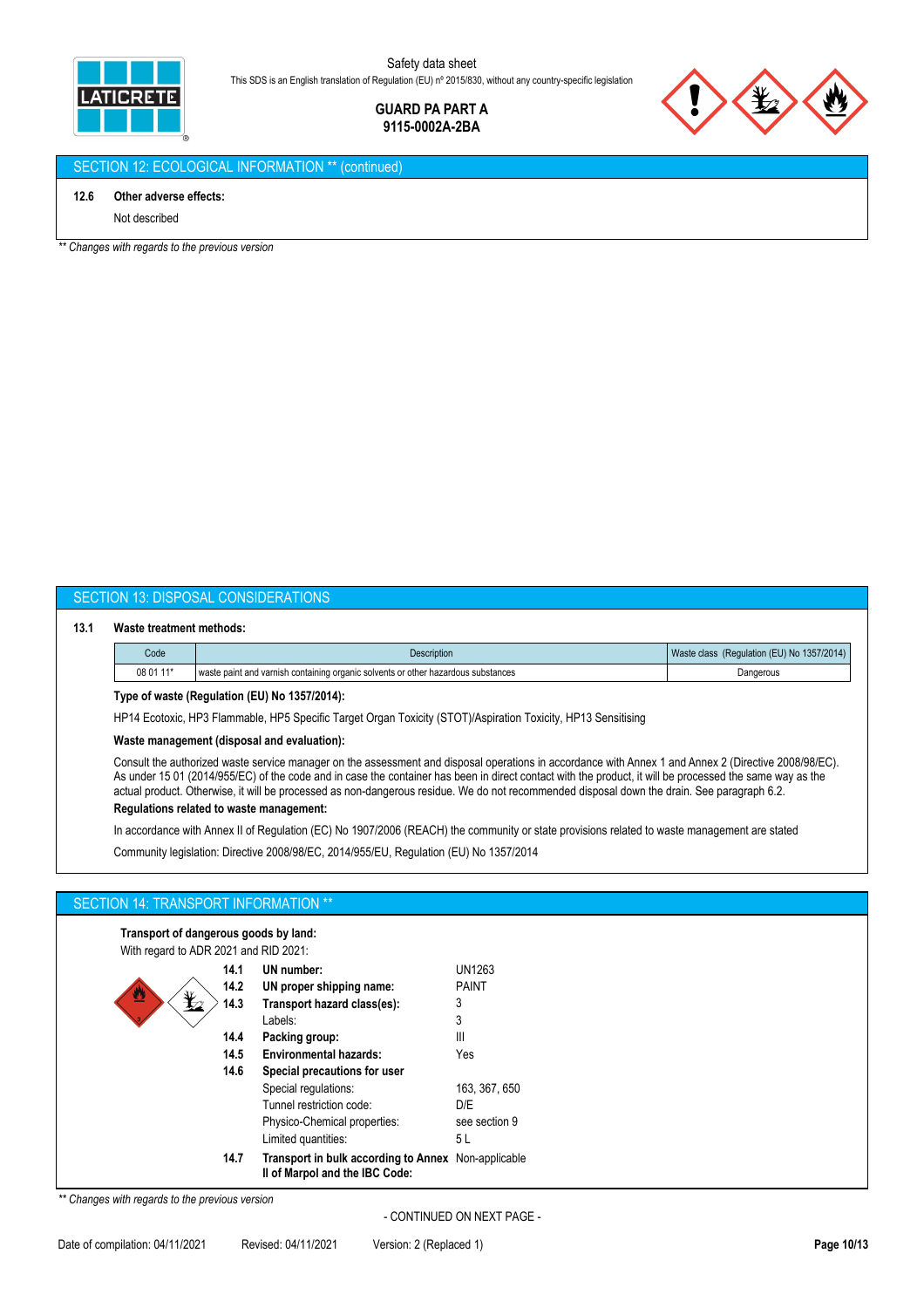> **GUARD PA PART A 9115-0002A-2BA**



## SECTION 14: TRANSPORT INFORMATION \*\* (continued)

#### **Transport of dangerous goods by sea:**

| With regard to IMDG 39-18:           |      |                                                                                       |                    |
|--------------------------------------|------|---------------------------------------------------------------------------------------|--------------------|
|                                      | 14.1 | UN number:                                                                            | <b>UN1263</b>      |
|                                      | 14.2 | UN proper shipping name:                                                              | <b>PAINT</b>       |
|                                      | 14.3 | Transport hazard class(es):                                                           | 3                  |
|                                      |      | Labels:                                                                               | 3                  |
|                                      | 14.4 | Packing group:                                                                        | Ш                  |
|                                      | 14.5 | Marine pollutant:                                                                     | Yes                |
|                                      | 14.6 | Special precautions for user                                                          |                    |
|                                      |      | Special regulations:                                                                  | 223, 955, 163, 367 |
|                                      |      | EmS Codes:                                                                            | $F-E. S-E$         |
|                                      |      | Physico-Chemical properties:                                                          | see section 9      |
|                                      |      | Limited quantities:                                                                   | 5L                 |
|                                      |      | Segregation group:                                                                    | Non-applicable     |
|                                      | 14.7 | Transport in bulk according to Annex Non-applicable<br>Il of Marpol and the IBC Code: |                    |
| Transport of dangerous goods by air: |      |                                                                                       |                    |
| With regard to IATA/ICAO 2021:       |      |                                                                                       |                    |
|                                      | 14.1 | UN number:                                                                            | UN1263             |
|                                      | 14.2 | UN proper shipping name:                                                              | <b>PAINT</b>       |
|                                      | 14.3 | Transport hazard class(es):                                                           | 3                  |
|                                      |      | Labels:                                                                               | 3                  |
|                                      | 14.4 | Packing group:                                                                        | III                |
|                                      | 14.5 | <b>Environmental hazards:</b>                                                         | Yes                |
|                                      | 14.6 | Special precautions for user                                                          |                    |
|                                      |      | Physico-Chemical properties:                                                          | see section 9      |
|                                      | 14.7 | Transport in bulk according to Annex Non-applicable<br>II of Marpol and the IBC Code: |                    |
|                                      |      |                                                                                       |                    |

*\*\* Changes with regards to the previous version*

# SECTION 15: REGULATORY INFORMATION

## **15.1 Safety, health and environmental regulations/legislation specific for the substance or mixture:**

Candidate substances for authorisation under the Regulation (EC) No 1907/2006 (REACH): Non-applicable

Substances included in Annex XIV of REACH ("Authorisation List") and sunset date: Non-applicable

Regulation (EC) No 1005/2009, about substances that deplete the ozone layer: Non-applicable

Article 95, REGULATION (EU) No 528/2012: Non-applicable

REGULATION (EU) No 649/2012, in relation to the import and export of hazardous chemical products: Non-applicable

#### **Seveso III:**

| Section         | <b>Description</b>    | Lower-tier requirements | Upper-tier<br>requirements |
|-----------------|-----------------------|-------------------------|----------------------------|
| P <sub>5c</sub> | LAMMABLE LIQUIDS      | 5000                    | 50000                      |
| E <sub>2</sub>  | ENVIRONMENTAL HAZARDS | 200                     | 500                        |

**Limitations to commercialisation and the use of certain dangerous substances and mixtures (Annex XVII REACH, etc ….):**

Shall not be used in:

—ornamental articles intended to produce light or colour effects by means of different phases, for example in ornamental lamps and ashtrays,

—tricks and jokes,

—games for one or more participants, or any article intended to be used as such, even with ornamental aspects.

## **Specific provisions in terms of protecting people or the environment:**

It is recommended to use the information included in this safety data sheet as a basis for conducting workplace-specific risk assessments in order to establish the necessary risk prevention measures for the handling, use, storage and disposal of this product.

# **Other legislation:**

The product could be affected by sectorial legislation

## **15.2 Chemical safety assessment:**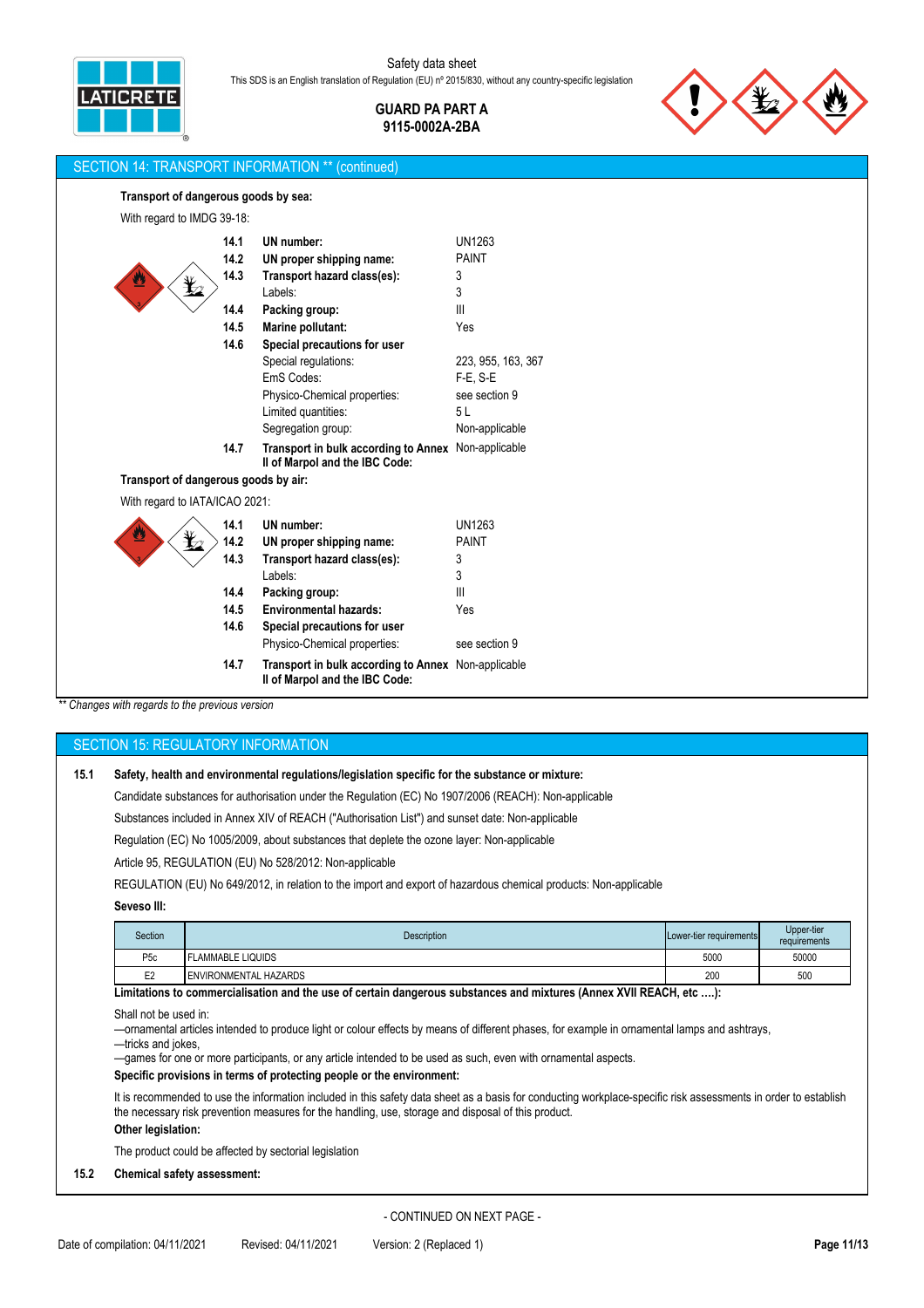

> **GUARD PA PART A 9115-0002A-2BA**



## SECTION 15: REGULATORY INFORMATION (continued)

The supplier has not carried out evaluation of chemical safety.

## SECTION 16: OTHER INFORMATION \*\*

#### **Legislation related to safety data sheets:**

The SDS shall be supplied in an official language of the country where the product is placed on the market. This safety data sheet has been designed in accordance with ANNEX II-Guide to the compilation of safety data sheets of Regulation (EC) No 1907/2006 (Regulation (EC) No 2015/830).

# **Modifications related to the previous Safety Data Sheet which concerns the ways of managing risks.:**

COMPOSITION/INFORMATION ON INGREDIENTS (SECTION 3, SECTION 11, SECTION 12):

- · New declared substances
- d-limonene (5989-27-5)
- Hydrocarbons, C9, aromatics (Benzene < 1 % w/w) (128601-23-0)
- · Removed substances
	- Bis(1,2,2,6,6-pentamethyl-4-piperidyl) sebacate (41556-26-7)
- bis(4-(1,2-bis(ethoxycarbonyl)ethylamino)-3-methylcyclohexyl)methane (136210-32-7)

Substances that contribute to the classification (SECTION 2):

- New declared substances
- d-limonene (5989-27-5)
- Hydrocarbons, C9, aromatics (Benzene < 1 % w/w) (128601-23-0)
- · Removed substances

bis(4-(1,2-bis(ethoxycarbonyl)ethylamino)-3-methylcyclohexyl)methane (136210-32-7)

CLP Regulation (EC) No 1272/2008 (SECTION 2, SECTION 16):

- **Pictograms**
- · Hazard statements
- · Precautionary statements
- · Supplementary information

Information on basic physical and chemical properties (SECTION 9):

· Flash Point

TRANSPORT INFORMATION (SECTION 14):

- · UN number
- · Packing group

#### **Texts of the legislative phrases mentioned in section 2:**

H317: May cause an allergic skin reaction.

- H411: Toxic to aquatic life with long lasting effects.
- H335: May cause respiratory irritation.
- H336: May cause drowsiness or dizziness.
- H226: Flammable liquid and vapour.

## **Texts of the legislative phrases mentioned in section 3:**

The phrases indicated do not refer to the product itself; they are present merely for informative purposes and refer to the individual components which appear in section 3

#### **CLP Regulation (EC) No 1272/2008:**

Acute Tox. 4: H302 - Harmful if swallowed.

Aquatic Acute 1: H400 - Very toxic to aquatic life.

- Aquatic Chronic 1: H410 Very toxic to aquatic life with long lasting effects.
- Aquatic Chronic 2: H411 Toxic to aquatic life with long lasting effects.
- Aquatic Chronic 3: H412 Harmful to aquatic life with long lasting effects.
- Asp. Tox. 1: H304 May be fatal if swallowed and enters airways.
- Flam. Liq. 3: H226 Flammable liquid and vapour.
- Skin Irrit. 2: H315 Causes skin irritation.
- Skin Sens. 1: H317 May cause an allergic skin reaction.
- STOT SE 3: H335 May cause respiratory irritation.
- STOT SE 3: H336 May cause drowsiness or dizziness.

## **Classification procedure:**

Skin Sens. 1: Calculation method Aquatic Chronic 2: Calculation method STOT SE 3: Calculation method STOT SE 3: Calculation method

## Flam. Liq. 3: Calculation method (2.6.4.3)

## **Advice related to training:**

Minimal training is recommended in order to prevent industrial risks for staff using this product and to facilitate their comprehension and interpretation of this safety data sheet, as well as the label on the product.

**Principal bibliographical sources:**

*\*\* Changes with regards to the previous version*